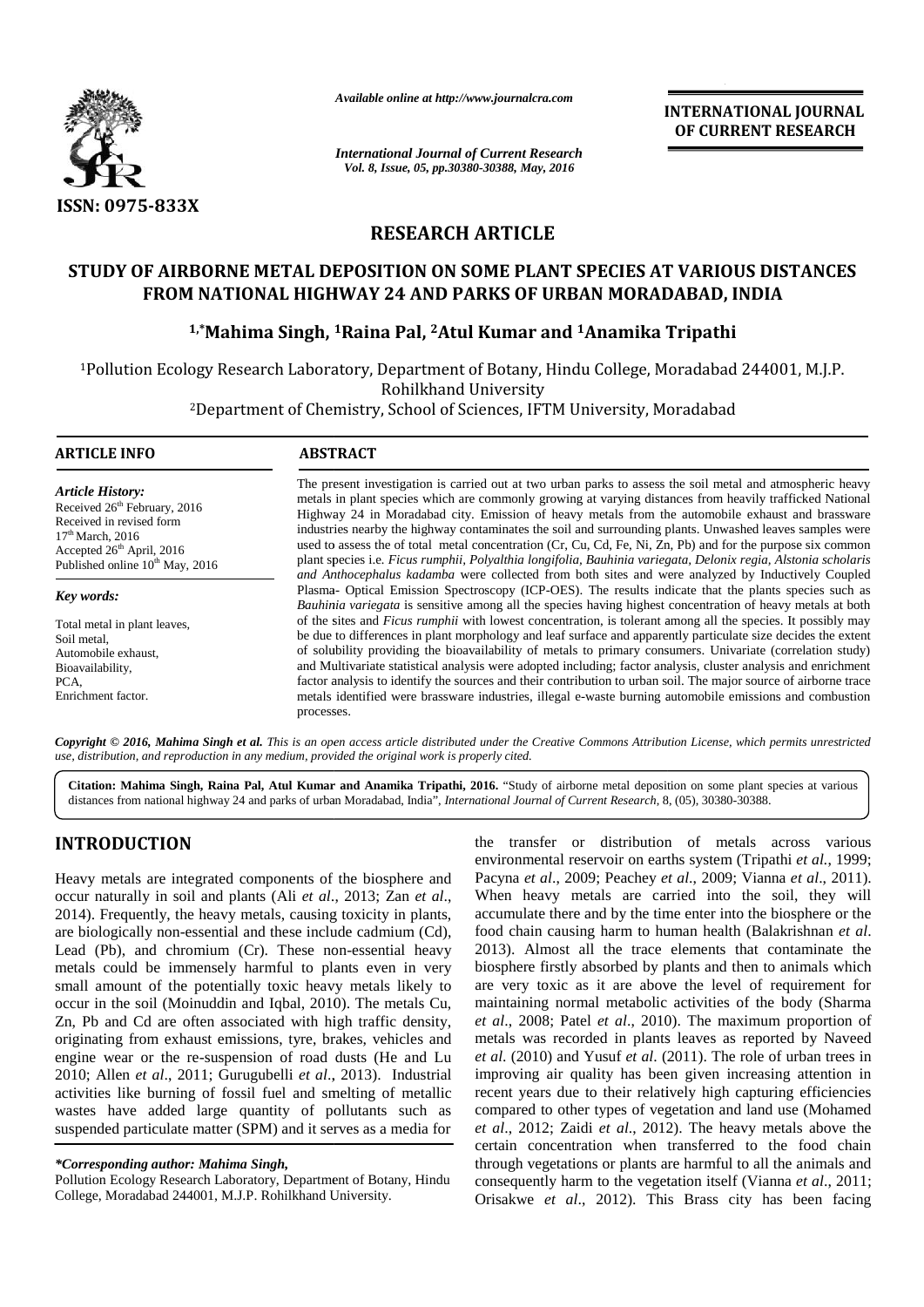unprecedented urban and vehicular population growth and causing serious degradations of air quality of city. Plants grown in the region of non-ferrous smelters display increased foliar orientation of heavy metal (Tripathi *et al*., 2010). Thus to extend the scope of work based on the previous findings and relevant studies the objectives of this research is to investigate the characterization and deposition of heavy metals i.e. Cd, Cr, Cu, Fe, Ni, Pb and Zn in leaves by growing species commonly planted in the urban roadside and the variation in deposition of metals between distance from road and plant species. The total metals within the plant tissue are presented to provide an indication of their bioavailability to primary consumer. Since plants are sensitive to air pollutants they are often used as warning devices to indicate the presence of a pollutant. Thus characteristic injuries to certain plants can be interpreted to show not only the presence but also the relative concentration, of the air pollutants.

# **MATERIALS AND METHODS**

### **About the study location**

Moradabad is known as 'Peetal nagri' as it is famous for brassware industries and contains around 47 lac population. Moradabad is located in the north- west of India with extreme summer and winter conditions. Moradabad is situated at the bank of Ramganga river and many seasonal tributaries of Ramganga cross the region. It covers the total area of 3493Sq.km and is located at an average height of 76.19 meter above sea level in the western gangetic plain of Indian subcontinent at latitude 28.15 N and longitude 74.49 E

#### **Site Selection**

#### **Gandhi Park**

This park is situated in the centre of residential region of Gandhi Nagar 1km away from railway station maintained privately by the residents of this area. The soil is planted with a lawn, small trees, shrubs and large ornamental trees located one Km from main bus stand. It is located at the national highway 24 and surrounded by narrow road causing traffic jam leading to slow movement of traffic. On the other hand it is a very dense industrial area having a slaughter house in adjoining area. Traffic exhaust and industrial emission are the main source of heavy metals in this region.

#### **Deer Park**

This site is situated at the roadside of NH-24 nearly 8 km. away from the railway station in north direction. It consist a very large area having small and large trees, shrubs, herbs, ornamental and wild varieties of vegetation. The main source of air pollution is the traffic density on highway.

#### **Police Training Centre (PTC)**

Additional plants were kept at a rural site 5 km away from the railway station. These plants were used as a control to relate measured metal concentrations to a background range.

#### **Analysis of Heavy Metal in Soil samples**

Soil samples were collected at various distances from highway and metal concentrations were also determined through Inductively Coupled Plasma-Optical Emission Spectroscopy (ICP-OES) from samples collected for each site.

#### **Plant Species Selection and Analysis of Heavy metal in leaves**

Six locally available avenue tree species such as *Ficus rumphii, Anthocephalus kadamba, Alstonia scholaris*, *Delonix regia, Bauhinia variegata* and *Polyalthia longifolia* in and around the various sites, were selected for the study. All the species have very dense foliage and this combined with the fact that it is in leaf throughout the year result in a very high particulate capturing efficiency. The fresh leaf samples of selected trees from different sites were carried aseptically to the laboratory and airborne metal pollution was determined by the following method. The unwashed leaf samples were digested in concentrated nitric acid overnight and the samples were heated slowly until red fumes of  $NO<sub>2</sub>$  ceased. After cooling for few minutes, 70% perchloric acid was added and the samples were heated to reduce its volume. These samples were filtered through Whatman number 42 filter paper and the filtrate was diluted to 50 ml. using deionised water and kept at room temperature for further analysis of heavy metals. The concentration of lead in filtered samples was analyzed with ICP-OES. Five Replicates of each sample were analyzed and average Pb concentration was calculated.

### **Quality Assurance**

Blank (5% tri-acid mixture) and quality control standards were measured at every five samples to detect contamination and drift. The elemental concentrations of procedural blanks were generally <5% of the mean analyses were also ensured through replicate analyses of samples against standards reference material (SRM-1570) of National Institute of Standard and Technology for all the heavy metals. The results were found to be within  $\pm 2\%$  of certified values.

### **Statistical Analysis**

Obtained data were processed for statistical analysis including univariate and multivariate methods. Basic statistical parameters such as mean and standard deviation are computed along with correlation analysis, while multivariate statistics in terms of Principal Component Analysis (PCA) and Cluster Analysis (CA) as given by Lee and Hieu, 2011. Calculation of Enrichment Factors (EFs) was also performed using the SPSS version 16.0 statistical software.

# **RESULTS**

### **Total metal concentrations in plant leaves**

Total metal concentrations i.e. Cd, Cr, Cu, Ni, Fe, Zn and Pb in selected six plant species at two heavily trafficked roads of Moradabad city is summarized in Fig. 1 (A-G).

It was observed that Cd concentration  $(4.67\mu g/g)$  was found maximum in *Bauhinia variegata* and Cu (83.58 µg/g), Fe (48.53 µg/g), Ni (47.63 µg/g), Cr (4.86 µg/g), Pb (2.50 µg/g) and Zn (96.76 µg/g) were found in *Delonix regia* at Gandhi Park site.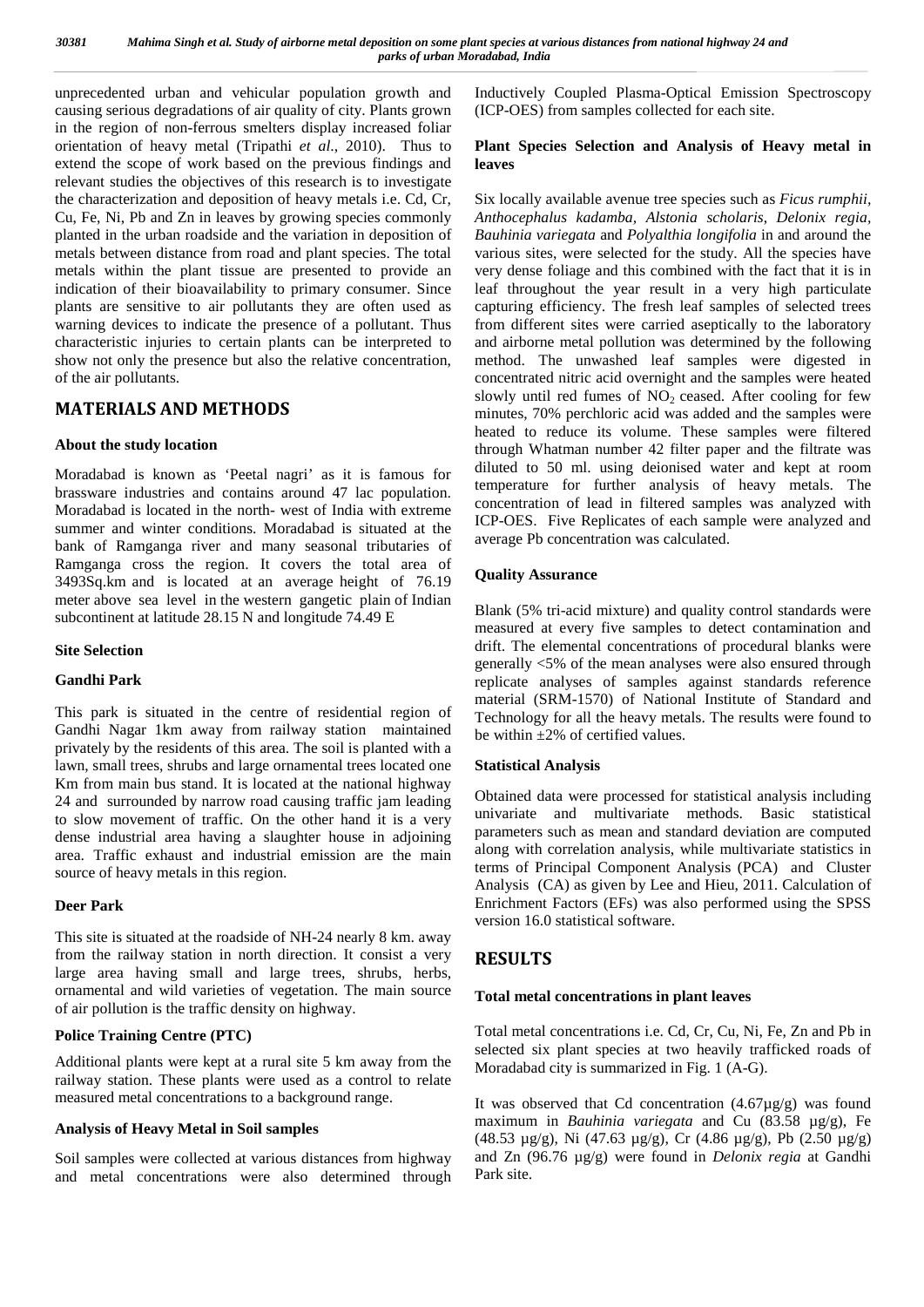







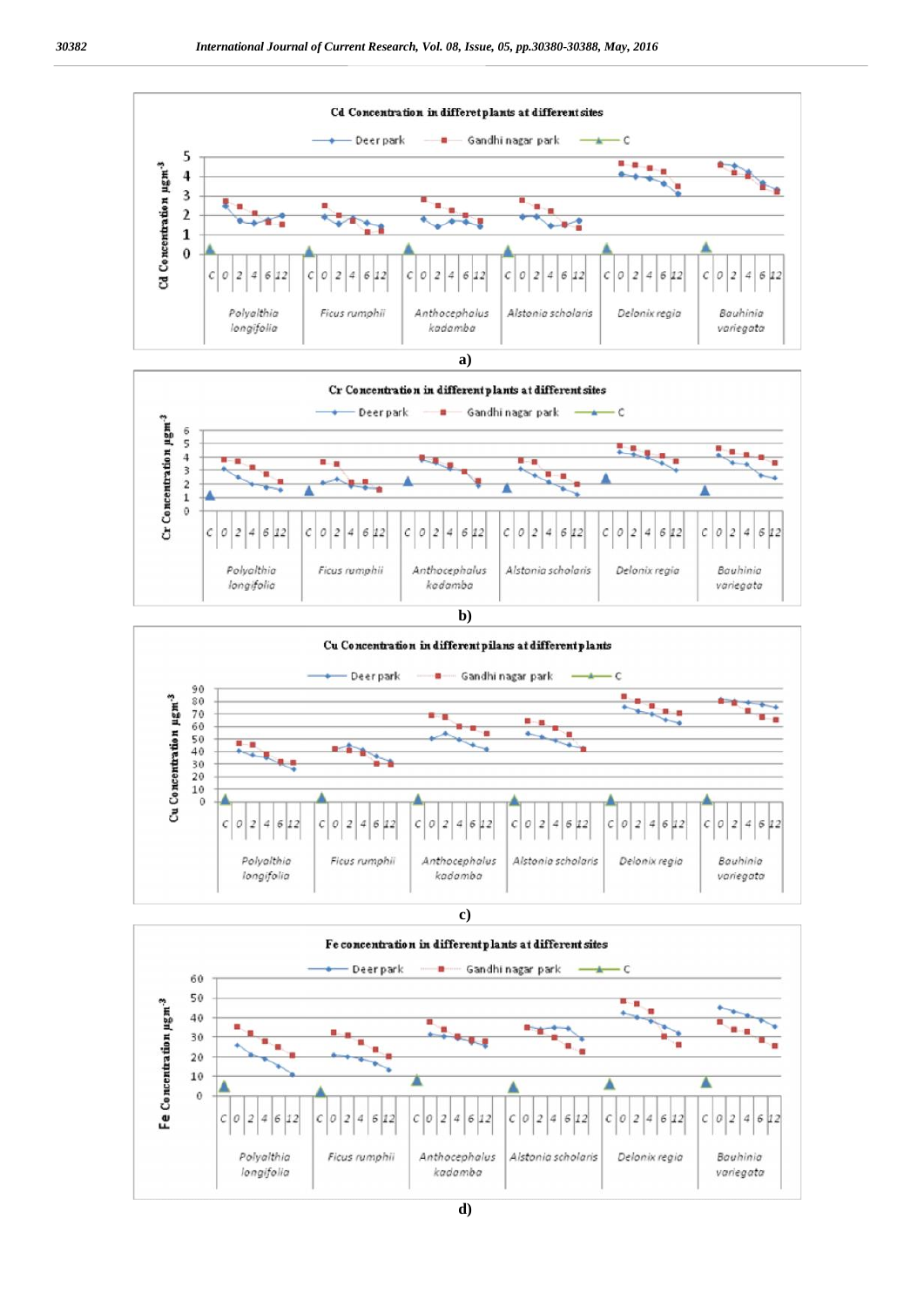





**Fig. 1(A-G). Total metal concentration in plant leaves at various distances from different sites of Moradabad city**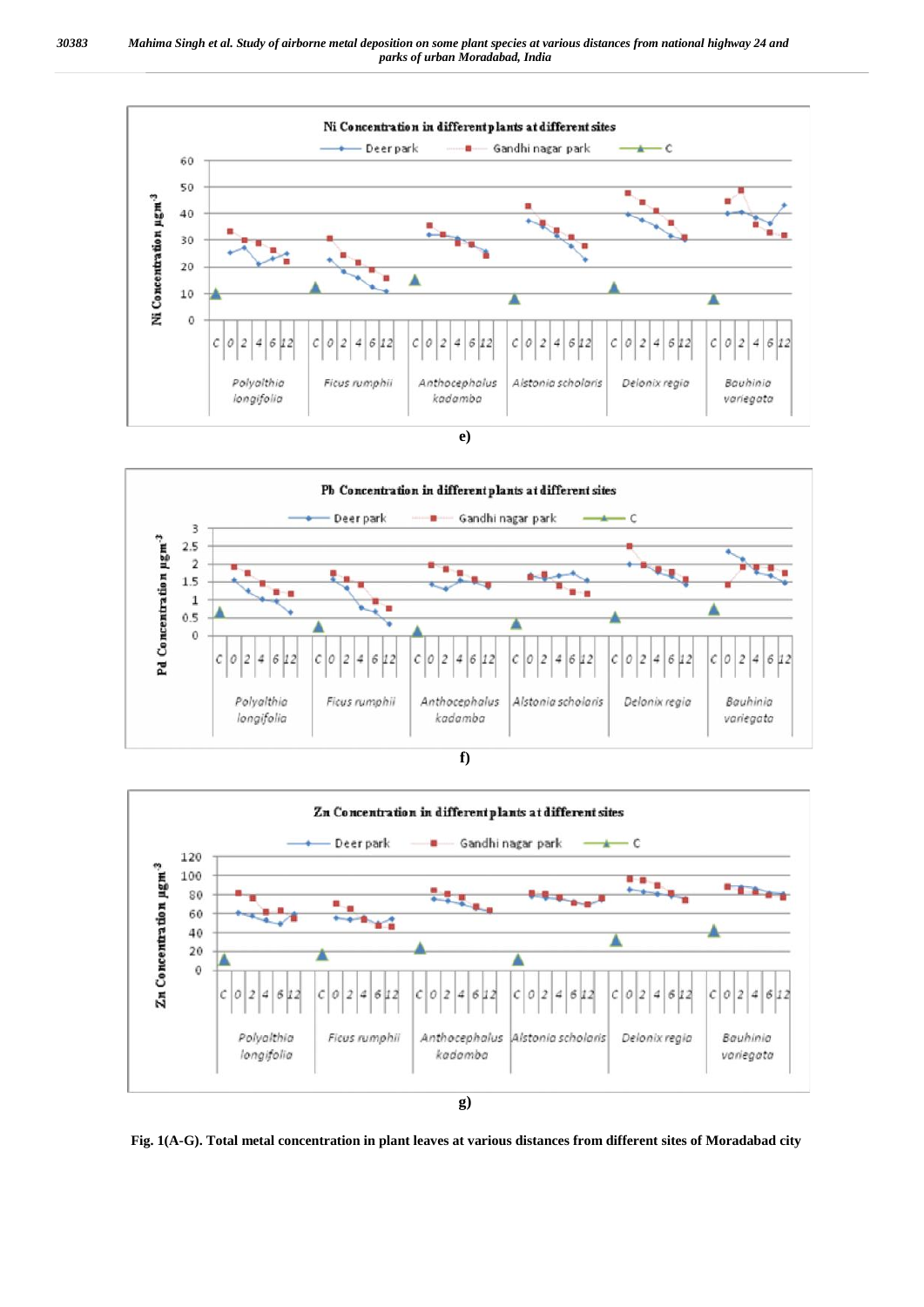

**Fig. 2. Cluster Analysis Dendrogram usingWard Method**



**Fig.3. Enrichment Fector for heavy metal in soil samples**

**Table 1. Pearson Correlation co-efficient between the metal concentrations measured in different plant species at various distances at different sites of Moradabad city**

| C <sub>d</sub>                                        | 1.00               |                    |                    |             |                   |                      |      |
|-------------------------------------------------------|--------------------|--------------------|--------------------|-------------|-------------------|----------------------|------|
| Cr                                                    | $0.84**$           | 1.00               |                    |             |                   |                      |      |
| Cu                                                    | 0.36 <sup>ns</sup> | 0.38 <sup>ns</sup> | 1.00               |             |                   |                      |      |
| Fe                                                    | $0.64*$            | $0.76**$           | $0.05^{ns}$        | 1.00        |                   |                      |      |
| Ni                                                    | 0.23 <sup>ns</sup> | $0.50*$            | 0.48 <sup>ns</sup> | $0.42^{ns}$ | 1.00              |                      |      |
| Pb                                                    | $0.73*$            | $0.79**$           | $0.04^{ns}$        | $0.91**$    | $0.46^{ns}$       | 1.00                 |      |
| Zn                                                    | 0.03 <sup>ns</sup> | 0.11 <sup>ns</sup> | $0.84**$           | $0.19^{ns}$ | 0.3 <sup>ns</sup> | $0.29$ <sup>ns</sup> | 1.00 |
|                                                       | C <sub>d</sub>     | Cr                 | Cu                 | Fe          | Ni                | Pb                   | Zn   |
| Note: ** $p<0.01$ , * $p<0.05$ , ns = non significant |                    |                    |                    |             |                   |                      |      |

**Table 2. Mean±SD Soil metal concentrations (mg/kg) at Gandhi nagar Park and Deer park Distance from road (m)**

| Gandhi nagar park | $\mathbf n$ |                    |                   | 12                | 25                | 50                |
|-------------------|-------------|--------------------|-------------------|-------------------|-------------------|-------------------|
| $Cd$ (mg/kg)      | 98          | $5.2 + 4.52$       | $3.15 + 7.25$     | $4.48 + 2.25$     | $2.53+0.28$       | $1.57 \pm 0.85$   |
| Cr(mg/kg)         | 98          | $36.25 + 11.2$     | $25.87 + 2.58$    | $20.12 + 0.25$    | $18.19 + 2.36$    | $14.86 + 1.25$    |
| Cu(mg/kg)         | 98          | $231.15 \pm 2.56$  | $286.27+0.58$     | 129.58+4.25       | $141.27 + 1.25$   | $110.78 \pm 3.25$ |
| Fe(mg/kg)         | 98          | $625.28 + 6.25$    | $532.7 \pm 0.58$  | $504.28 + 0.54$   | $348.94 + 0.38$   | $438.28 \pm 0.05$ |
| Ni(mg/kg)         | 98          | $82.22 + 14.2$     | $75.24 + 12.25$   | $86.24 + 0.58$    | $48.57 \pm 0.39$  | $49.14 + 0.58$    |
| Pb(mg/kg)         | 98          | $453.15 \pm 26.25$ | $434.68 + 4.25$   | 348.46+4.26       | $378.15 + 0.28$   | $123.28 + 0.69$   |
| Zn(mg/kg)         | 98          | 945.15±48.25       | $845.24 \pm 0.58$ | $751.28 \pm 0.18$ | $648.29 \pm 0.49$ | 785.96±1.26       |
| Deer Park         |             |                    |                   | 10                | 25                | 55                |
| $Cd$ (mg/kg)      | 98          | $3.245 + 0.28$     | $2.28 \pm 2.39$   | $1.48 + 0.25$     | $1.2 + 0.025$     | $0.97+0.24$       |
| Cr(mg/kg)         | 98          | $34.25 \pm 0.25$   | $45.25 \pm 1.2$   | $26.28 \pm 0.35$  | $27.26 \pm 0.27$  | $19.18 \pm 0.48$  |
| Cu(mg/kg)         | 98          | $244.66 + 1.52$    | $151.21 + 4.25$   | $145.54 + 0.54$   | $86.56 + 0.5$     | $65.55+0.48$      |
| Fe(mg/kg)         | 98          | $516.48 \pm 2.35$  | 533.89±6.25       | $365.32 \pm 0.36$ | $345.25 + 1.25$   | $225.58 \pm 5.52$ |
| Ni(mg/kg)         | 98          | $54.26 + 0.36$     | $63.25 + 5.24$    | $48.26 + 0.8$     | $51.28 + 1.21$    | $34.29 + 1.25$    |
| Pb(mg/kg)         | 98          | $545.25 + 0.063$   | $424.18 \pm 12.5$ | 532.28±0.45       | $348.17 \pm 2.36$ | $284.55 \pm 1.25$ |
| Zn(mg/kg)         | 98          | $759.26 + 0.26$    | $842.2 + 31.25$   | $726.26 + 0.37$   | $654.64 + 3.2$    | $621.84 + 6.35$   |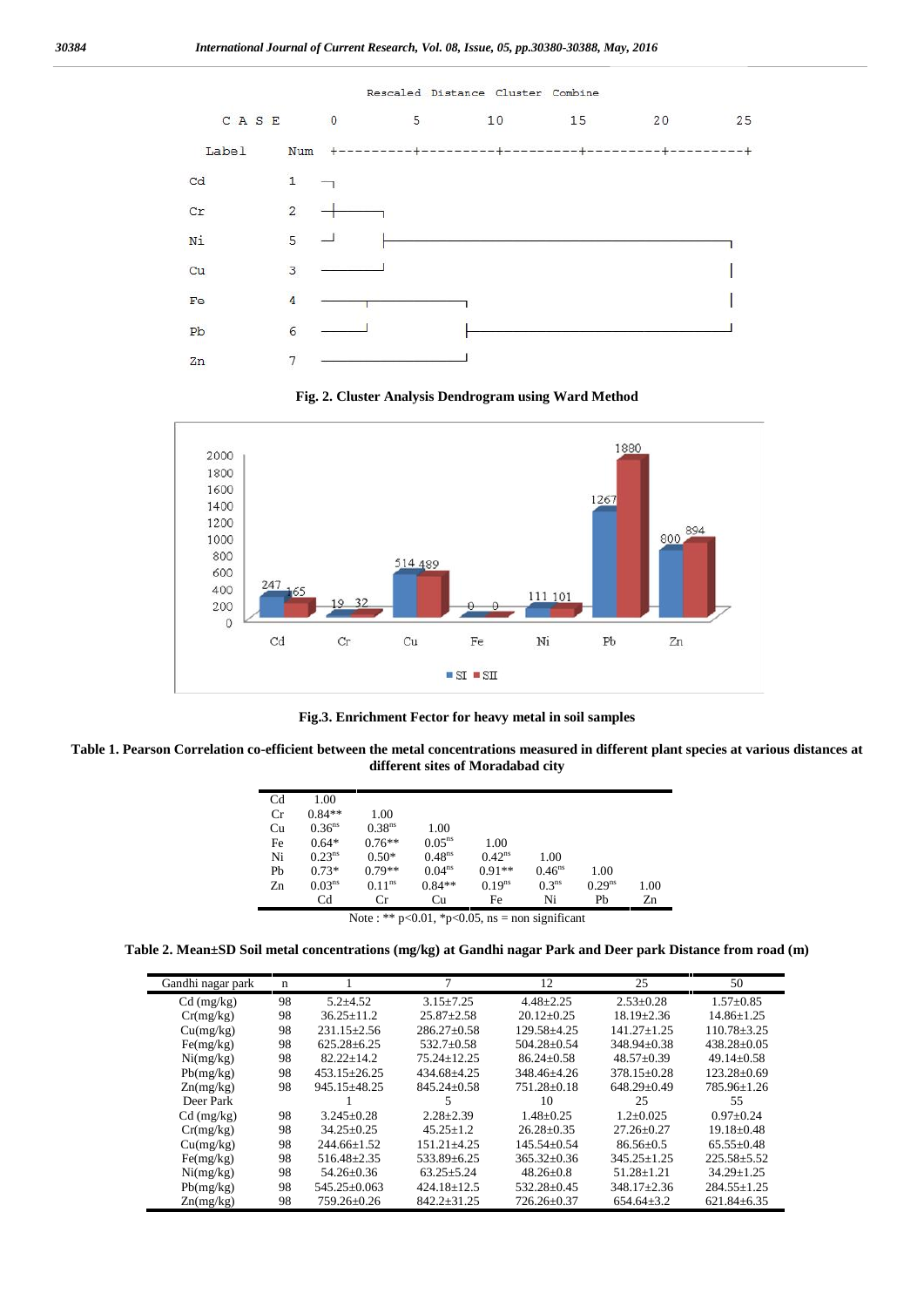**Table 3. Pearson Correlation co-efficient between the soil metal concentrations measured at various distances at different sites of Moradabad city**

| C <sub>d</sub><br>Cr | 1.00<br>0.296  | 1.00  |          |           |          |       |      |
|----------------------|----------------|-------|----------|-----------|----------|-------|------|
| Cu                   | $0.633*$       | 0.436 | 1.00     |           |          |       |      |
| Fe                   | $0.812**$      | 0.583 | $0.754*$ | 1.00      |          |       |      |
| Ni                   | $0.881**$      | 0.322 | 0.564    | $0.839**$ | 1.00     |       |      |
| Pb                   | 0.392          | 0.610 | 0.598    | 0.361     | 0.300    | 1.00  |      |
| Zn                   | $0.677*$       | 0.568 | $0.693*$ | $0.924**$ | $0.731*$ | 0.239 | 1.00 |
|                      | C <sub>d</sub> | Cr    | Cu       | Fe        | Ni       | Pb    | Zn   |

Note :  $N=10$ , \*. Correlation is significant at the 0.05 level (2-tailed), \*\*. Correlation is significant at the 0.01 level (2-tailed).

**Table 4. Principal component analysis after Varimax rotation for the trace elements analyzed in soil samples**

|                         | Components          |                       |                     |  |  |  |
|-------------------------|---------------------|-----------------------|---------------------|--|--|--|
|                         |                     | ↑                     | 3                   |  |  |  |
| C <sub>d</sub>          | 0.913               | 0.011                 | 0.271               |  |  |  |
| Cr                      | 0.140               | 0.878                 | 0.395               |  |  |  |
| Cu                      | 0.634               | 0.250                 | 0.542               |  |  |  |
| Fe                      | 0.852               | 0.474                 | 0.144               |  |  |  |
| Ni                      | 0.925               | 0.107                 | 0.122               |  |  |  |
| Pb                      | 0.137               | 0.238                 | 0.948               |  |  |  |
| Zn                      | 0.773               | 0.582                 | 0.008               |  |  |  |
| Eigen values            | 3.454               | 1.465                 | 1.457               |  |  |  |
| % of Variance           | 49.346              | 20.925                | 20.818              |  |  |  |
| % of Cumulative         | 49.436              | 70.271                | 91.088              |  |  |  |
| <b>Possible Sources</b> | Industrial emission | Anthropogenic exhaust | Automobile activity |  |  |  |

The ranking between metal concentrations was consistent between species and is in the order i.e. Zn>Cu>Fe>Ni>Cr>Cd>Pb. In *Ficus rumphii* Cd (1.2 µg/g), Ni (10.76 µg/g), Pb (0.32 µg/g) and Zn (45.54 µg/g) was found lowest whereas Cu  $(25.78 \text{ µg/g})$  and Fe  $(11.03 \text{ µg/g})$  in *Polyalthia longifolia* and Cr (1.45 µg/g) in *Anthocephalus kadamba* (Tripathi *et al*., 2009)*.* The Pearson correlation coefficient between the metal concentrations was measured in different plant species following exposure to particulate pollution on two urban roads (Table 2). The correlation statistics reveal strong positive correlation between Cr with Cd  $(r = 0.84)$ , Fe (r = 0.76), Pb (r = 0.79) and Cu with Zn (r = 0.84) suggesting the presence of some common sources which would be verified by using multivariate analysis. Considering all metals together, distance from the road had a significant effect on leaf concentrations, but the interaction between distance and metal was significant (P<0.01) for leaf concentration (Peachey *et al*., 2009). Pb concentrations in samples were found highly correlated with distance and their correlation coefficients with Cd ( $r = 0.73$ ) and Cu ( $r = 0.79$ ) are shown in Table 1.

#### **Heavy metal concentration in soil**

Soil monitoring was carried out at both of the trafficked road at various distances during the study period in Moradabad city. The soil sampling indicated that concentrations of metals generally decreased with distance from the road (Table 2). The soil data suggested that the distance from the road was a factor varied between metal and site, however the decline in metal concentrations was generally sharper within 10-12 m of the road and more gradual between 12m and 50m. Among the heavy metals, Zn was found highest (945.15mg/kg) in soil of Gandhi Park site, may be due to its various sources i.e. Brassware industries, coal combustion, in nearby areas, incineration and wood combustion followed by Pb

(845.25mg/kg), Fe (625.28mg/kg), Cu (531.15mg/kg), Ni (82.22mg/kg), Cr (36.25mg/kg) and Cd (5.2mg/kg). High concentration of Pb at this site may be attributed to nearby Bus stand and Railway station (Nyangabado *et al*. 2005; Xu *et al*. 2012). Heavy metal toxicity varies greatly with element, element concentrations and plant species. The heavy metals that are translocated slowly accumulated in the roots, affecting the overall plant growth primarily through root damage. In plants that are unable to exclude or inactivate heavy metals, continuous accumulation of their ions leads to severe metabolic damages causing necrotic lesions on the leaf margins or blades, leading sometimes to death of the plant (Moinuddin and Iqbal 2010). Inter-elemental relationships provide interesting information on heavy metal sources and pathways. Fe demonstrates strong and positive correlation  $(p<0.01)$  with Zn  $(r=0.924)$ , Cd  $(r=0.882)$  and Ni  $(r=0.839)$ . Highly significant correlation was found between Cd and Ni (r=0.881) (Table 3). These high correlations show that the origin of the metals in the investigated areas is highly related to the industrial activities, heavy traffic and street dust emission. Very week correlation was found between Pb - Zn  $(r=0.239)$  and Cd - Cr  $(r=0.296)$ . Heavy metal enrichment factors (EFs) for the soil samples were calculated by assuming the mean metal concentrations in earth's crust given by Taylor and McLennan (1995) (enrichment factors were calculated based on Fe). The results are presented in Figures 4. The highest EF values for Cd (247), Cu (514) and Ni (111) were determined in the soil samples at site SI whereas Cr (32), Pb (1880) and Zn (894) were at SII.

#### **DISCUSSION**

The largest anthropogenic sources of metals, however, originate locally as dry-deposited particulate matter from roadways and deposition typically decreases with distance from road (Peachey *et al*., 2009). Road density values within census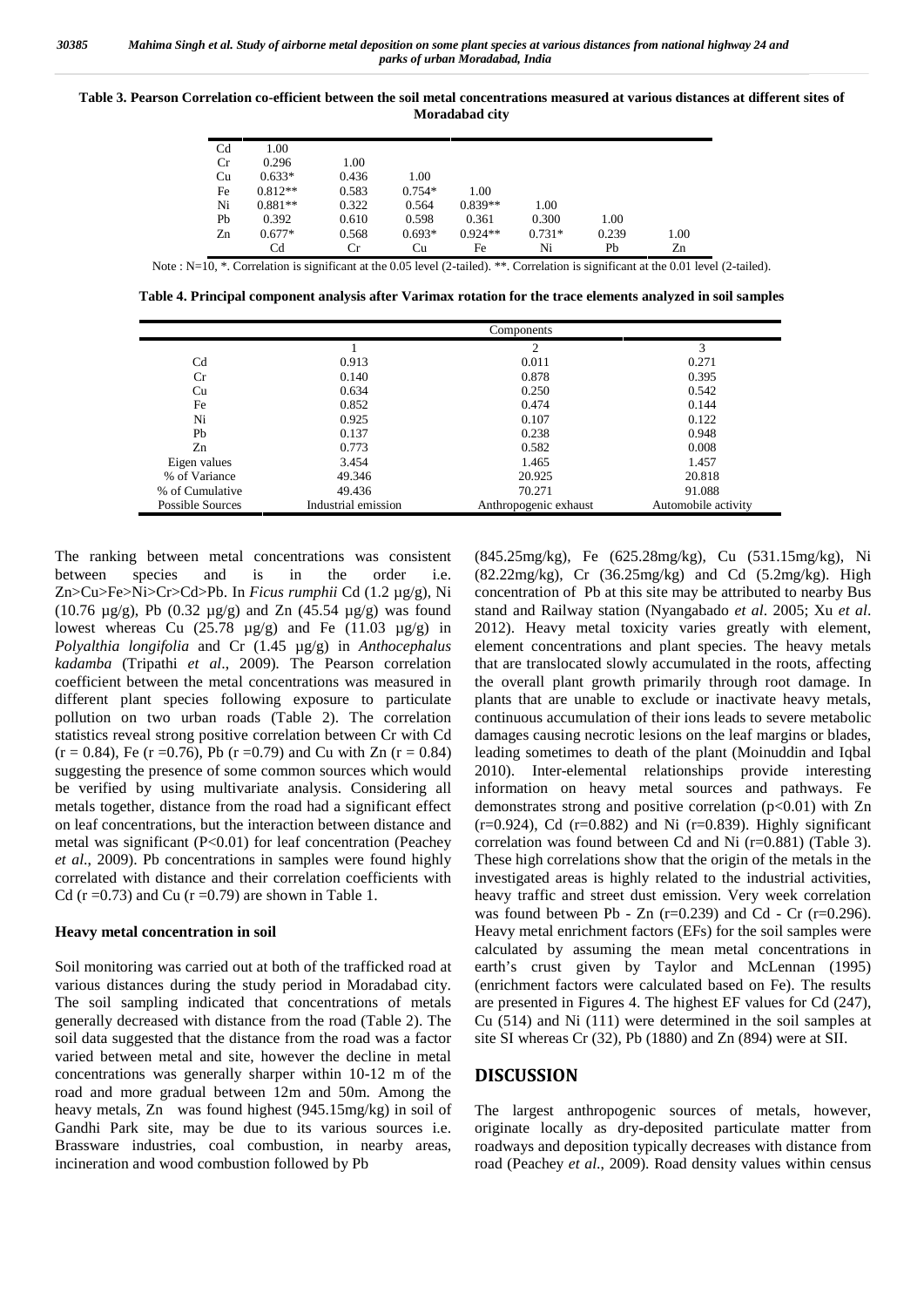tracts in urban area of Moradabad are four to five folds greater than those in other developing and rural census tracts, respectively. On the other hand at Gandhi park the concentrations of almost all the metals found high in comparison to Deer park. High values may be due to its location in dense area and nearby Bus stand. The metal levels in plant samples are rather high and their interpretation is not simple as plants receive fallout metals via wet and dry deposition directly on leaves. As a result of direct deposition on soil from the atmosphere and indirect deposition via stem flow, heavy metals may enter the plants from the soil solution through the root system (Opoluwa *et al*., 2012). At each step towards plant accumulation of the heavy metals, some of them may be lost. Hence the plant metal content is a measure of the total metal input minus what is lost before the metals enter the plant tissues. However, it has been shown that plants grown on soil of high metal content take up only small amounts into their aerial parts and that abnormal metal level in the aerial parts are indicative of enhanced levels in the surrounding atmosphere (Horaginamani and Ravichandran 2010; Dev and Herbert 2013). The results indicate that the plants species such as *Bauhinia variegata* is sensitive among all the species having highest concentration of heavy metals at both of the sites and *Ficus rumphii* with lowest concentration, is tolerant among all the species. It possibly may be due to differences in plant morphology and leaf surface and apparently particulate size decides the extent of solubility providing the bioavailability of metals to primary consumers (Misra *et al*., 2010; Dev and Herbert 2013). The metal, plant species, distance from the road (P<0.01) and the interactions between them all had a significant effect on the leaf concentrations (Table 1). The value of experimental plants were examined, there was a great variation between pollution level of individual plants within as well as between sites and found that there was a significant difference between plants and metals at a given particular site. Different metal pollution levels among plants were due to the different deposition levels of airborne metals and similar work is also reported by Aksoy and Sahin (1999) and Feng *et al*. (2011).

Source of particulates from roadside is responsible for metal deposition include tire wear (Cd, Pb, Zn) brake wear (Cr, Cu, Pb, Zn), vehicle body degradation (Ni), engine fluid spills (Cr, Ni, Zn) and exhaust emissions (Cu, Cr, Pb, Zn) and deposition is typically greater where braking and /or accelerating are greatest (Sabir *et al*., 2006). The deposition of airborne particulates decreases the light availability for photosynthesis and cause stomata clogging (Sun *et al*. 2009). Thus supported the fact that Particles having diameters less than the diameter of stomata cause the partial clogging which those having equal diameter to that of stomata completely clogged them. This order generally follows a similar pattern to that for total metals, except Fe concentration which are greater than Cu, suggesting a greater proportion of Fe and Zn in soluble form. The biologically essential heavy metals such as Fe, Zn and Cu or those which are essential only to a limited number of species such as Ni can be toxic when they accumulated in plants in relatively high concentrations. This fact is also supported by many workers (Yusuf *et al*., 2011). The essential heavy metals are required in small quantities (micronutrients) normal for metabolism and growth of the plants and their deficiency or

excess can impair these phenomena, rendering the plants with low yield and quality (Pandey, 2010). Although natural sources cannot be eliminated, high concentration may be attributed to greater emissions in urban areas, as a greater number of stationary and mobile sources are usually found in cities (Pitcaira *et al*., 2006; Fenn *et al*., 2007) these findings illustrated the utility of the urban-to-rural gradient approach, since analysis suggest that elemental concentrations observed may be related to pollution exposure.

High heavy metal concentrations of trees reflect their strong ability for absorbing and accumulating heavy metals from atmosphere and soil. Low heavy metal concentrations of some trees are probably due to these species having some resistance to heavy metal pollution. Other possible explanations include low exposure or low uptake. It may also reflect variations in the physical nature of the cuticle and epicuticular wax which have been shown to determine deposition and uptake at the leaf surface. The difference between leaf content for Pb between park and road locations is probably because the tree leaves at the roadside were polluted by automobile exhaust emissions. PCA was applied to determine the correlation between pollutants and to identify the source profile of heavy metals in soil. Table 4 describes the Principal Component (PC) loadings for the metal data of the study period with corresponding Eigen values and variances. The Ist PC explains 49.346% of data variance and it is characterized by Cd, Ni, Fe, Zn and Cu. These heavy metals are mainly related to the Industrial emissions, especially the metallurgical/ electroplating and e waste burning units located in the industrial area of the city (Wang *et al*., 2001; Quiterio *et al*., 2004; Shah and Shaheen 2008). The IInd and IIIrd factor characterized by Cr and Pb. These metals are well known to be associated with the automobiles (Ayras and Kaushilina, 2000). The extracted components explain nearly 90.088% of the variability in the original 7 variables. The results of CA for the variables, trace elements in soil, were obtained as dendograms displaying four main clusters. In the dendogram for soil (Fig. 2) the first group containing the variables Cd and Cr with Ni, is associated with traffic emissions; the second group includes Fe, Pb and Zn mostly originating from abrasion of mechanical parts of road vehicles. All groups are connected at some distance, suggesting that the main sources of metals in soil are fossil fuel combustion (traffic or stationary units) and resuspended dust, which is a mixture of soil and road dust.

In the present study, large variation of EF values was found for different metals in the soil samples. The highest EF values for Pb, Zn, Cu, Cd and Ni were determined highly enriched (EF > 100) whereas Cr was intermediately enriched (EF between 10- 100) at both sites in the soil samples, may be due to brassware industries, illegal e-waste burning automobile emissions and combustion processes (Fig 3). The higher EF values of these metals showed the anthropogenic sources (industrial, automobile and combustion emission) contributed a substantial amount of the metals in atmospheric particulates, which otherwise were difficult to justify on the basis of normal crustal weathering process. In contrast the less enriched metals were dominantly derived from earth crust, and re-suspension of soil dust. On the whole, all metals revealed EF greater than unity, thus predominantly contributed by the anthropogenic source.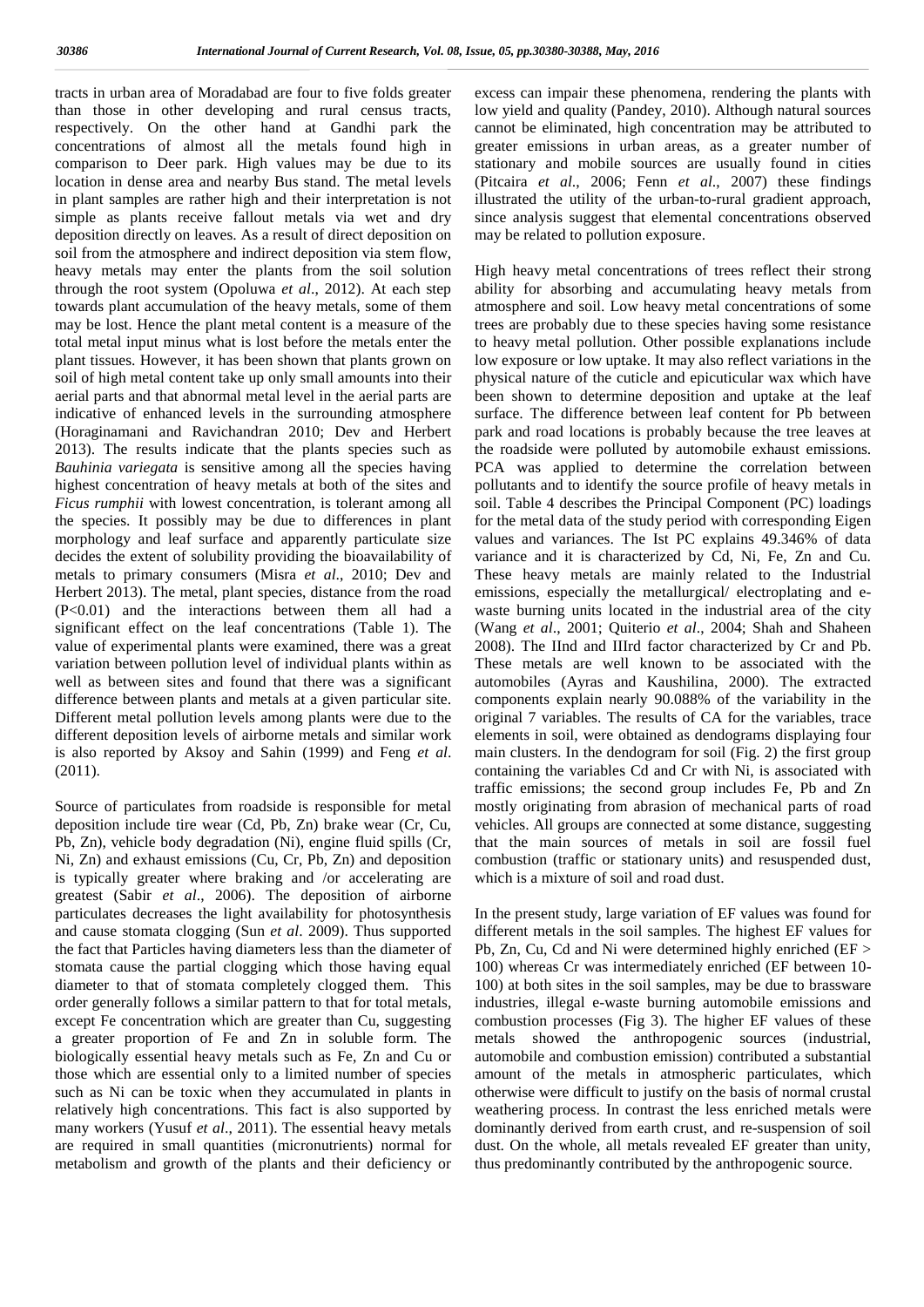#### **Conclusion**

It is concluded that heavy traffic load, dust material, condition of vehicle engine cause deterioration in the quality of air that results in the desiccation of leaf moisture and early senescence leading to poor growth in roadside plant. On the basis of low heavy metal accumulation in *Ficus rumphii* it may be considered as a tolerant plant and used as a roadsides plantation. The high heavy metal concentration in urban soil and plant samples are mostly due to the density of the traffic which is considered as one of the major sources of heavy metal concentration. In terms of soils heavy metal concentrations at roadside locations were higher and their coefficients of variation larger than those samples obtained from urban park. The data suggest that urban area, that is to say roadside verses park location, can influence metal concentrations. Roadside locations gave rise to higher level compared to samples from urban parks, a location where one might expect less pollution due to a lack of vehicular traffic and industry. As we know unleaded gasoline is expensive and mostly drivers prefer leaded gasoline which is the major source of high Pb pollution alongside the roads on these sites. Factor analysis cumulatively indicate that high level of heavy metals may be ascribed to industrial emission followed by automobile exhaust, tyres, brake wear, resuspention of road dust e-waste burning and other anthropogenic activities. Certain control measures can be undertaken to abate air pollution viz., introduction of improved test procedures like transient loaded test and stringent emission standards for diesel commercial vehicles, private vehicles should be tested regularly to comply with emission standards and certified use of alternative fuels like CNG in public transport systems. Preparing and implementing an effective urban air pollution control strategy in Moradabad city requires educating at all levels including policymakers, implementing agencies, manufacturing industries and general public.

### **Acknowledgement**

The authors gratefully acknowledge the financial assistance provided by UGC (University Grant Commission), New Delhi. A special thanks to Mr. Arun Kumar and Mr. Mahesh Kumar for his valuable technical support.

# **REFERENCES**

- Aksoy, A., & Sahin, U. 1999. *Eleagnus angustifolia* L. as a biomonitor of heavy metal pollution. *Turk J Bot*., 23, 83-87.
- Ali, H., Khan, E., & Sajad, M. A. 2013. Phytoremediation of heavy metals-concepts and applications. *Chemosphere,* 91, 869-881.
- Allen, R.W., Amram, O., Wheeler, A. J., & Brauer, M. 2011. The transferability of NO and  $NO<sub>2</sub>$  land use regression models between cities and pollutants. *Atmos Environ*, 45(2), 369-378.
- Balakrishnan, K., Ganguli, B., Ghosh, S., Sambandam, S., Roy, S., & Chatterjee, A. 2013. A spatially disaggregated time series analysis of the short-term effects of particulate matter exposure on mortality in Chennai, India. *Air Qual Atmos Health*, 6(1),111–121.

Dev, T. B., & Herbert, J. K. 2013. Ecological significance and complexity of N-source preference in plants. *Annats of Botany,* 10, 1-7.

- Feng, Q., Shengjun, W., Yun, D., Xiaodong, L., Ling, F., Hauiping, X., & Shuming, C. 2011. Variations of  $PM_{10}$ concentrations in Wuhan, China. *Environ Monit Assess*, 176 (1-4), 259-271.
- Fenn, M. E., Geiser, L., Bachman, R., Blubaugh, T. J., & Bytnerowicz, A. 2007. Atmospheric deposition inputs and effects on lichen chemistry and indicator species in the Columbia River Gorge, USA. *Environ Pollu*, 146, 77–91 doi:10.1016/j.envpol.2006.06.024.
- Gurugubelli, B., Shamsi, P., & Suresh, T. 2013. Characterization and spatiotemporal variation of Urban Ambient Dust followed in central India. *Aerosol Air Qual Res*, 13, 83-96.
- He, H.D., & Lu, W.Z. 2010. Urban aerosol particulate on Hong Kong roadsides: Size distribution and concentration levels with time. *Stochastic Environ Res Risk Assess*, 26,177-187.
- Horaginami, S.M., & Ravichandran, M. 2010. Ambient air quality in an urban area and its effects on plants and human beings: a case study of Tiruchirappali, India. *J Sci Eng Techn*, 6, 13-19.
- Kaiser, H. F. 1960. The application of electronic computers to factor analysis. *Educ Psychol Measure*, 20, 141-151.
- Lee, B. K., & Hieu, N. T. 2011. Seasonal variation and sources of heavy metals in atmospheric aerosols in a residential area of Ulsan, Korea. *Aerosol Air Qual Res*, 11, 679-688.
- Misra, A.N., Misra, M., & Singh, R. 2011. Nitric oxide ameliorates stress responses in plants. *Plant Soil Environ*, 57, 95-100.
- Mohamed, A.A., Castagna, A., Ranieri, A., & Sanitadi T. L. 2012. Cadmium tolerance in Brassica juncea roots and shoots is affected by antioxidant status and phytochelatin biosynthesis. *Plant Physiol Biochem.* 57,15–22.
- Moinuddin, S. U., & Iqbal, M. 2010. Heavy metals: Availability, Accumulation and Toxicity in Plants. In Dwevedi and Dwevedi (Ed.), Physiology of Abiotic Stress in Plants *(*pp. 325-348). Agrobios, India.
- Naveed, N. H., Batool, A. I., Ur Rehman, F., & Hameed, U. 2010. Leaves of roadside plants as bioindicator of traffic related lead pollution during different seasons in Sargodha, Pakistan. *African J Environ Sci Technol,* 4(11), 770-774.
- Notten, M.J.M., Oosthock, A.J.P., Rozema, J., & Alerts, R. 2006. Heavy metal pollution affects consumption and reproduction of the landsnail *Cepaea nemoralis* fed on naturally polluted *Urtica dioica* leaves. *Ecotoxicology,* 15 (3), 295-304.
- Nowak, B. 1998. Contents and relationship of elements in human hair for a non industrialized population in Poland. *Sci Total Environ*, 209, 59-68.
- Nyangabado, J.T., Henry. L., & Omutange. E. 2005. Heavy metal contamination in plants, sediments and Air precipitation of Katonga, Simiyu and Nyando wetlands of lake Victoria Basin, East Africa. *Bull Environ Conta Toxico*, 75, 189-196.
- Orisakwe, O.E., Kanayochukwu, N.J., Nwadiuto, A.C., Daniel, D., & Onyinyech, O. 2012. Evaluation of potential dietary toxicity of heavy metals of vegetables. *Environ anal Toxico*, 2(3), http://dx.doi.org/10.4172/2061-0525.1000136.